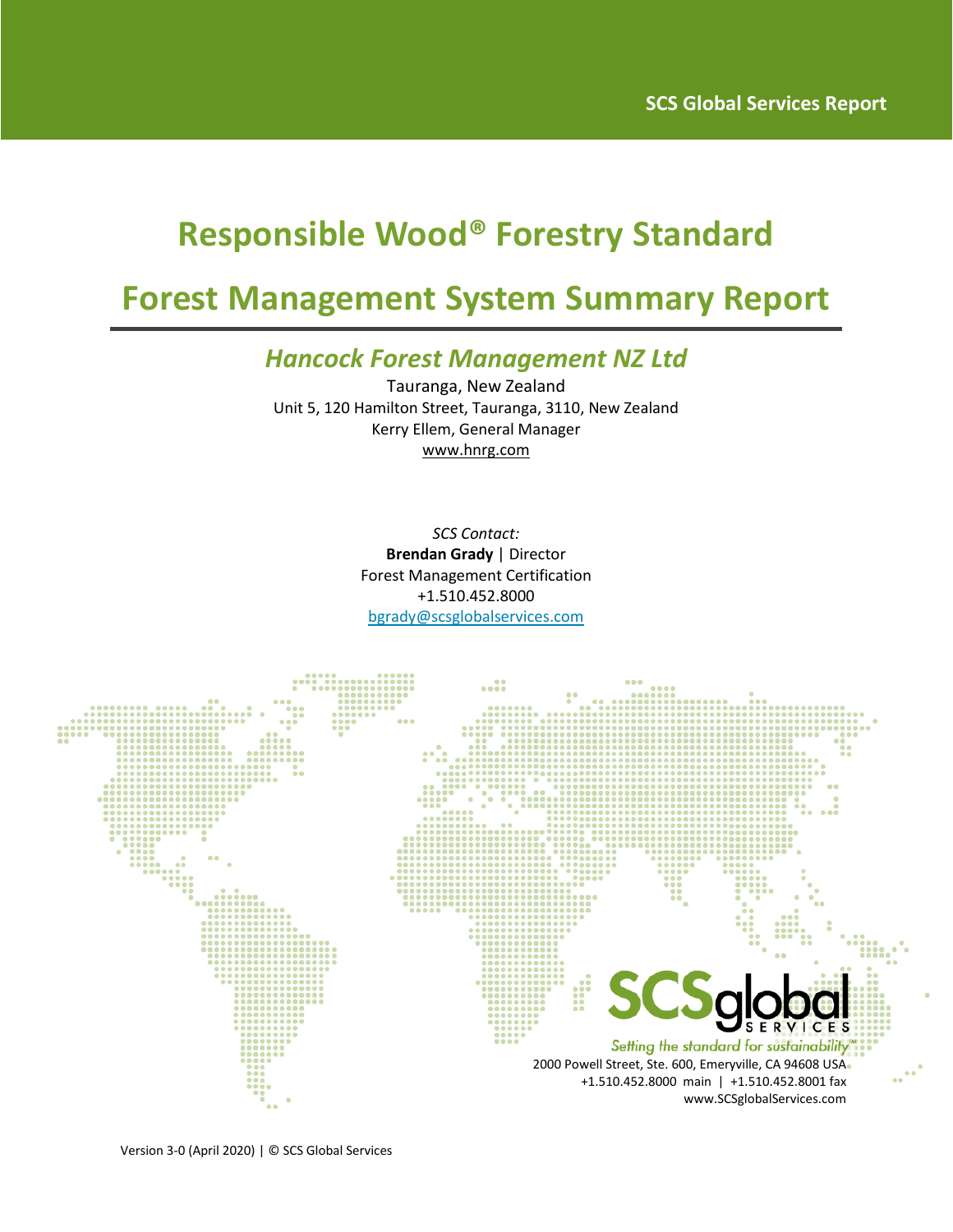## **Table of Contents**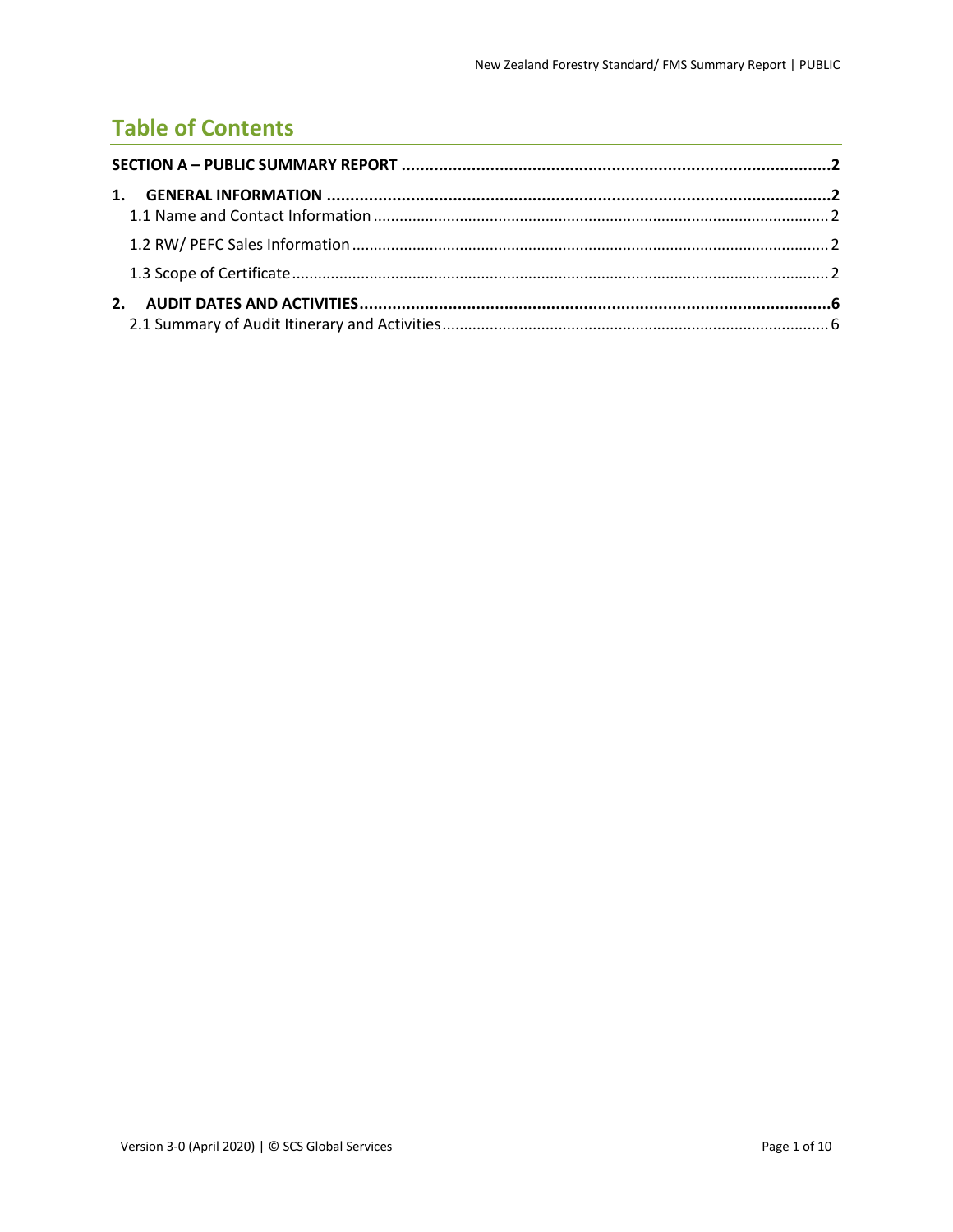### <span id="page-2-0"></span>**SECTION A – PUBLIC SUMMARY REPORT**

## <span id="page-2-1"></span>**1. General Information**

#### <span id="page-2-2"></span>**1.1 Name and Contact Information**

| <b>Organization name</b> | Hancock Forest Management (NZ) Limited |                  |                 |
|--------------------------|----------------------------------------|------------------|-----------------|
| <b>Contact person</b>    | Kerry Ellem                            |                  |                 |
| <b>Address</b>           | Unit 5, 120 Hamilton Street,           | <b>Telephone</b> | +64 7 571 7915  |
|                          | Tauranga, New Zealand 3110             | Fax              | +64 7 571 7920  |
|                          | PO Box 13404, Tauranga,                | e-mail           | kellem@hrng.com |
|                          | New Zealand 3141                       | Website          | www.hfm.nz      |

#### <span id="page-2-3"></span>**1.2 RW/ PEFC Sales Information**

| $\mathbf{X}$ RW/ PEFC Sales contact information same as above. |  |                  |  |
|----------------------------------------------------------------|--|------------------|--|
| <b>RW/PEFC</b>                                                 |  |                  |  |
| salesperson                                                    |  |                  |  |
| <b>Address</b>                                                 |  | <b>Telephone</b> |  |
|                                                                |  | Fax              |  |
|                                                                |  | e-mail           |  |
|                                                                |  | Website          |  |

#### <span id="page-2-4"></span>**1.3 Scope of Certificate**

Any changes in the scope of the certification since the previous audit are highlighted in yellow in the tables below.

 $\Box$  Checking this box indicates this is a Stage 1 summary report, and the scope table below reflects relevant information for the certification *applicant* (i.e., certification decision not yet determined).

| <b>Certificate Code</b>        | <b>SCS-NZS-001</b>                                                                                                                                                                                                                                                                                                                                                                                                                                                                                                                                                                                                                                                                                                             |
|--------------------------------|--------------------------------------------------------------------------------------------------------------------------------------------------------------------------------------------------------------------------------------------------------------------------------------------------------------------------------------------------------------------------------------------------------------------------------------------------------------------------------------------------------------------------------------------------------------------------------------------------------------------------------------------------------------------------------------------------------------------------------|
| <b>Certification Statement</b> | The scope of the certificate includes all forest management<br>activities associated with the Hancock Forest Management NZ Ltd<br>sustainable forest management system within the Defined Forest<br>Area (DFA). Activities include the planning, establishment,<br>maintenance, roading, harvest, transport, and sale of trade of<br>forest products. Hancock Forest Management has sufficient<br>control over any contracting or outsourcing of forest<br>management planning and activities to ensure compliance to<br>applicable certification requirements. More information regarding<br>Hancock, including a link to its Forest Management Plan can be<br>found at http://hfm.nz and maps here, http://hfm.nz/about-us/. |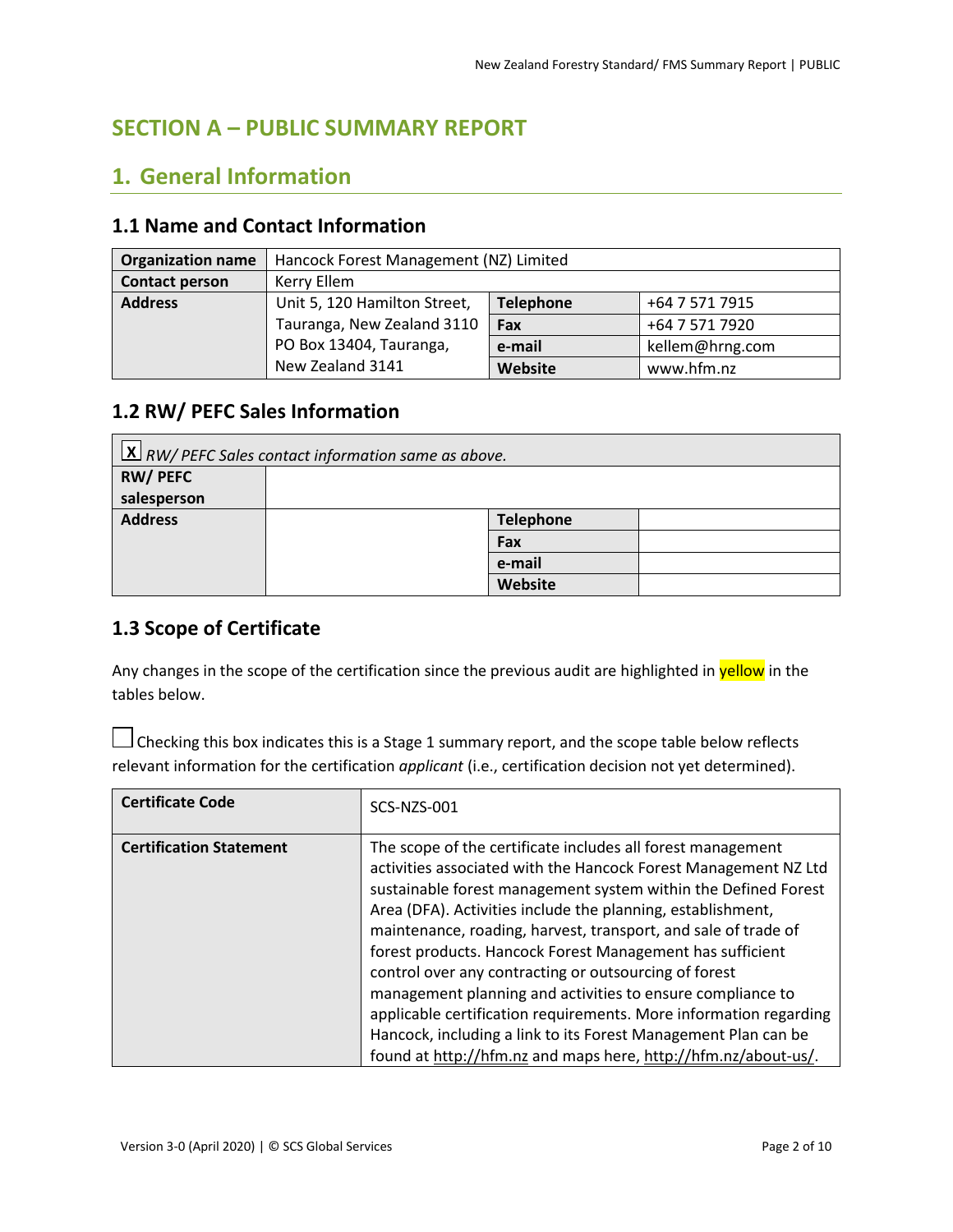| <b>Certification Recommendation</b><br>by Audit Team to SCS<br>N/A (Stage 1 summary<br>report)<br><b>Certificate Type</b> | $\vert \mathbf{X} \vert$ Initial or continued<br>certification is recommended.<br>subject to the Organization<br>meeting deadlines to response<br>any findings issued.<br>$\underline{\mathsf{X}}$ Single DFA                                                                                                                                                                                                                                                                                                                                                                                                                                                                                                                                                                                                                                                                                                                                                                                                                                                                                                                                                                    | Initial or continued<br>certification is not<br>recommended (explain):<br>Multiple DFA |  |
|---------------------------------------------------------------------------------------------------------------------------|----------------------------------------------------------------------------------------------------------------------------------------------------------------------------------------------------------------------------------------------------------------------------------------------------------------------------------------------------------------------------------------------------------------------------------------------------------------------------------------------------------------------------------------------------------------------------------------------------------------------------------------------------------------------------------------------------------------------------------------------------------------------------------------------------------------------------------------------------------------------------------------------------------------------------------------------------------------------------------------------------------------------------------------------------------------------------------------------------------------------------------------------------------------------------------|----------------------------------------------------------------------------------------|--|
|                                                                                                                           | Group                                                                                                                                                                                                                                                                                                                                                                                                                                                                                                                                                                                                                                                                                                                                                                                                                                                                                                                                                                                                                                                                                                                                                                            |                                                                                        |  |
| # Group Members (if applicable)<br>Number of DFAs in Scope of<br><b>Certificate</b>                                       | N/A<br>N/A                                                                                                                                                                                                                                                                                                                                                                                                                                                                                                                                                                                                                                                                                                                                                                                                                                                                                                                                                                                                                                                                                                                                                                       |                                                                                        |  |
| <b>Description of DFA(s) as Advised</b>                                                                                   | Area (ha):<br>Central Region is 105,516 ha.                                                                                                                                                                                                                                                                                                                                                                                                                                                                                                                                                                                                                                                                                                                                                                                                                                                                                                                                                                                                                                                                                                                                      |                                                                                        |  |
| to RW Limited                                                                                                             | Area (ha):<br>Eastern Region is 26,718 ha.                                                                                                                                                                                                                                                                                                                                                                                                                                                                                                                                                                                                                                                                                                                                                                                                                                                                                                                                                                                                                                                                                                                                       |                                                                                        |  |
|                                                                                                                           | Northern Region is 47,452 ha.<br>Area (ha):                                                                                                                                                                                                                                                                                                                                                                                                                                                                                                                                                                                                                                                                                                                                                                                                                                                                                                                                                                                                                                                                                                                                      |                                                                                        |  |
|                                                                                                                           | OTPP Region: 39,795 ha<br>Area (ha):                                                                                                                                                                                                                                                                                                                                                                                                                                                                                                                                                                                                                                                                                                                                                                                                                                                                                                                                                                                                                                                                                                                                             |                                                                                        |  |
|                                                                                                                           | provided by the Organization on its website or upon request via                                                                                                                                                                                                                                                                                                                                                                                                                                                                                                                                                                                                                                                                                                                                                                                                                                                                                                                                                                                                                                                                                                                  | Refer to publicly available maps and information about the DFA(s)                      |  |
|                                                                                                                           | the contact person cited at the beginning of this report.                                                                                                                                                                                                                                                                                                                                                                                                                                                                                                                                                                                                                                                                                                                                                                                                                                                                                                                                                                                                                                                                                                                        |                                                                                        |  |
| <b>Exclusion of areas from DFA(s)</b>                                                                                     | $\vert X \vert$ N/A – Entire DFA(s) owned or managed by the Organisation is<br>included in the scope of certification.                                                                                                                                                                                                                                                                                                                                                                                                                                                                                                                                                                                                                                                                                                                                                                                                                                                                                                                                                                                                                                                           |                                                                                        |  |
|                                                                                                                           | Organisation wishes to exclude portions of the DFA(s) under<br>evaluation from the scope of certification (check all that apply):<br>Nursery areas within the DFA(s);<br>Transportation infrastructure under the control of the<br>Organisation, but outside of the DFA(s);<br>Areas under the control of the Organisation such as log<br>dumps, merchandising yards or ports within or outside of the<br>DFA(s). Note that COC requirements still apply to the forest<br>products that have come from the DFA(s) and may be evaluated<br>onsite to determine conformance to such requirements; and/or<br>Public infrastructure development areas not under the<br>management control of the Organisation (see AS4708 GN01-<br>2013, Requirement 3.9, Guide to implementation, infrastructure,<br>item 2 for more information).<br>The Organisation has persistently or seriously failed to meet<br>the certification requirements for specific areas within the DFA(s).<br>The Certification Body has reduced the scope of certification to<br>exclude these areas not meeting the certification requirements.<br>These reductions have been duly reviewed by the Certification |                                                                                        |  |
| <b>Applicable Standards/ Guidance</b>                                                                                     | Management)                                                                                                                                                                                                                                                                                                                                                                                                                                                                                                                                                                                                                                                                                                                                                                                                                                                                                                                                                                                                                                                                                                                                                                      | AS4708-2013 (Australian Standard® for Sustainable Forest                               |  |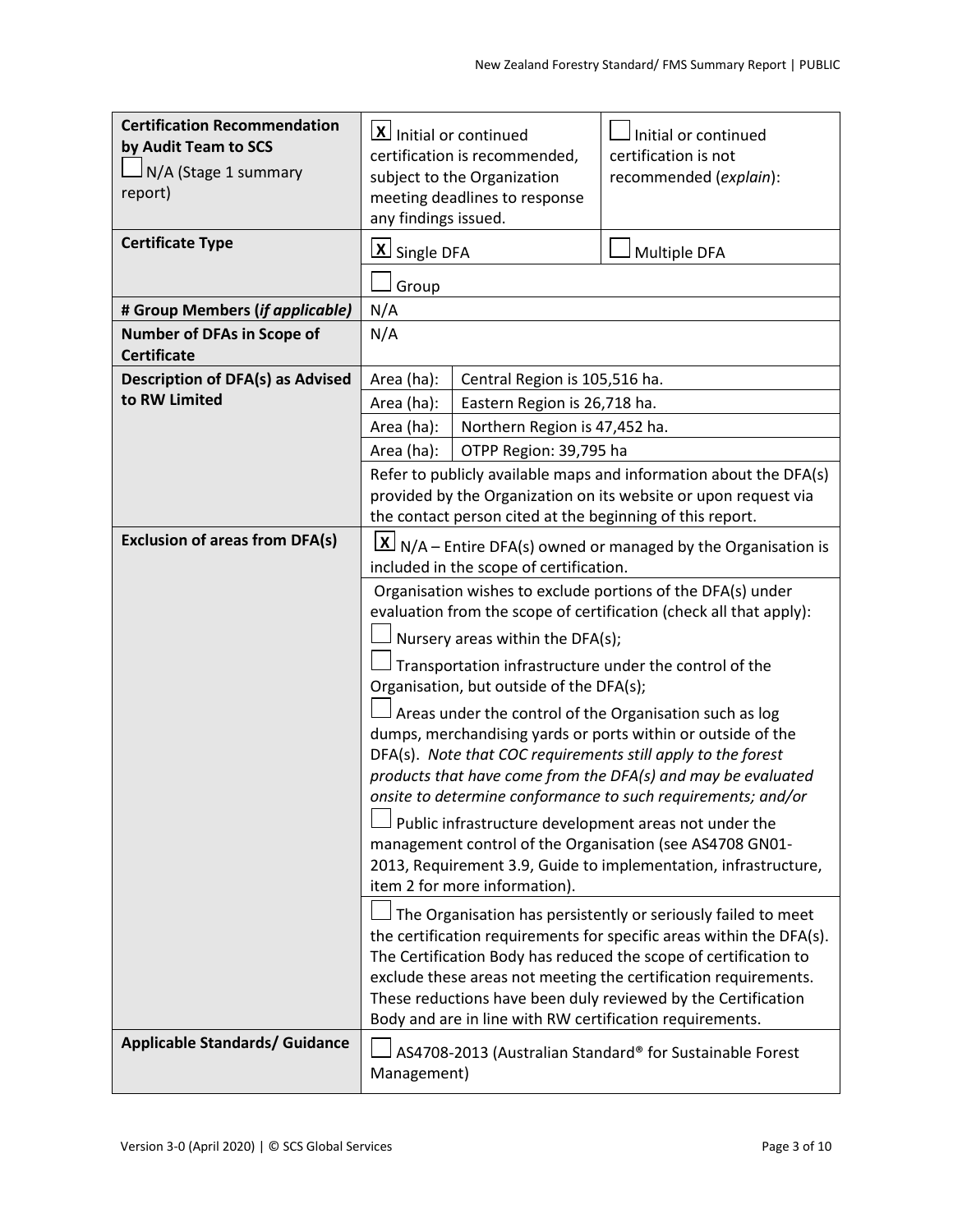|                                                                                                                                                                                                                                                                                                                        | $\lfloor$ X $\rfloor$ NZS4708-2014 (New Zealand Standard® for Sustainable<br><b>Forest Management)</b>                                                                                                                                                                                                                                                                                                                                                                                                                                                                                                                                                                                                                                                                                                                                                                                                                                                                                                                                                                                                                                                                             |                                                           |  |
|------------------------------------------------------------------------------------------------------------------------------------------------------------------------------------------------------------------------------------------------------------------------------------------------------------------------|------------------------------------------------------------------------------------------------------------------------------------------------------------------------------------------------------------------------------------------------------------------------------------------------------------------------------------------------------------------------------------------------------------------------------------------------------------------------------------------------------------------------------------------------------------------------------------------------------------------------------------------------------------------------------------------------------------------------------------------------------------------------------------------------------------------------------------------------------------------------------------------------------------------------------------------------------------------------------------------------------------------------------------------------------------------------------------------------------------------------------------------------------------------------------------|-----------------------------------------------------------|--|
|                                                                                                                                                                                                                                                                                                                        | forest management)                                                                                                                                                                                                                                                                                                                                                                                                                                                                                                                                                                                                                                                                                                                                                                                                                                                                                                                                                                                                                                                                                                                                                                 | AS4708 GN02-2013 (Guidance for the certification of group |  |
| <b>Forest Ownership Type</b>                                                                                                                                                                                                                                                                                           | $\mathbf{X}$<br>Single Entity - One site - Single forest owner and single forest<br>manager.<br>Multi-site Entity - Multiple sites - Single forest owner and<br>single forest manager<br>Multi-site Entity - Multiple sites - Multiple forest owners and<br>single forest manager<br>Group Entity - Multiple sites - Multiple forest owners and<br>multiple forest managers controlled by a Group Manager                                                                                                                                                                                                                                                                                                                                                                                                                                                                                                                                                                                                                                                                                                                                                                          |                                                           |  |
| <b>Forest Management Type</b>                                                                                                                                                                                                                                                                                          | X Plantation                                                                                                                                                                                                                                                                                                                                                                                                                                                                                                                                                                                                                                                                                                                                                                                                                                                                                                                                                                                                                                                                                                                                                                       | Natural/ semi-natural                                     |  |
| <b>Forest Product Type(s)</b>                                                                                                                                                                                                                                                                                          | X Roundwood                                                                                                                                                                                                                                                                                                                                                                                                                                                                                                                                                                                                                                                                                                                                                                                                                                                                                                                                                                                                                                                                                                                                                                        | $\underline{\mathsf{x}}$ Chips                            |  |
|                                                                                                                                                                                                                                                                                                                        | Non-timber Forest<br>Products                                                                                                                                                                                                                                                                                                                                                                                                                                                                                                                                                                                                                                                                                                                                                                                                                                                                                                                                                                                                                                                                                                                                                      | Other (describe):                                         |  |
| <b>Species (Common and Scientific</b><br>Name(s))                                                                                                                                                                                                                                                                      |                                                                                                                                                                                                                                                                                                                                                                                                                                                                                                                                                                                                                                                                                                                                                                                                                                                                                                                                                                                                                                                                                                                                                                                    |                                                           |  |
| <b>Statement on the conformity</b><br>and effectiveness of the<br>management system together<br>with a summary of the evidence<br>relating to:<br>the capability of the<br>management system to<br>meet applicable<br>requirements and<br>expected outcomes;<br>the internal audit and<br>management review<br>process | Radiata Pine (Pinus radiata); some Douglas Fir (Pseudotsuga<br>menziesii), mixed eucalypt species<br>Hancock Forest Management (NZ) Ltd continue to implement a<br>forest management system in conformance with the<br>requirements of NZS4708-2014.<br>The review of the Forest management System to confirm<br>its ongoing adequacy, effectiveness and suitability has<br>been completed (remotely) and was based on the review<br>of documentation in compliance with the standard<br>requirements.<br>HFM continues to innovate and maintain a strong focus<br>on retaining a robust safety culture and this is evident<br>from remotely conducted site visits which observed a<br>high level of awareness by forest workers of risks/hazards<br>and controls related to their operational activities.<br>The comprehensive and prescriptive harvest planning<br>framework implemented across all the HFM regions<br>demonstrates a consistency in documentation used and<br>implementation of work practices throughout the<br>company.<br>Overall, HFM staff and contractors continue to display a high level<br>of capability and professionalism in the delivery of forest |                                                           |  |
| <b>Conclusion on the</b><br>appropriateness of the<br>certification scope                                                                                                                                                                                                                                              | The scope of certification is relevant to the forests and lands<br>managed by HFM as appropriate and includes the OTPP (Ontario<br>Teachers' Pension Plan), Taumata and Tiaki estates which are<br>managed by HFM NZ Ltd.                                                                                                                                                                                                                                                                                                                                                                                                                                                                                                                                                                                                                                                                                                                                                                                                                                                                                                                                                          |                                                           |  |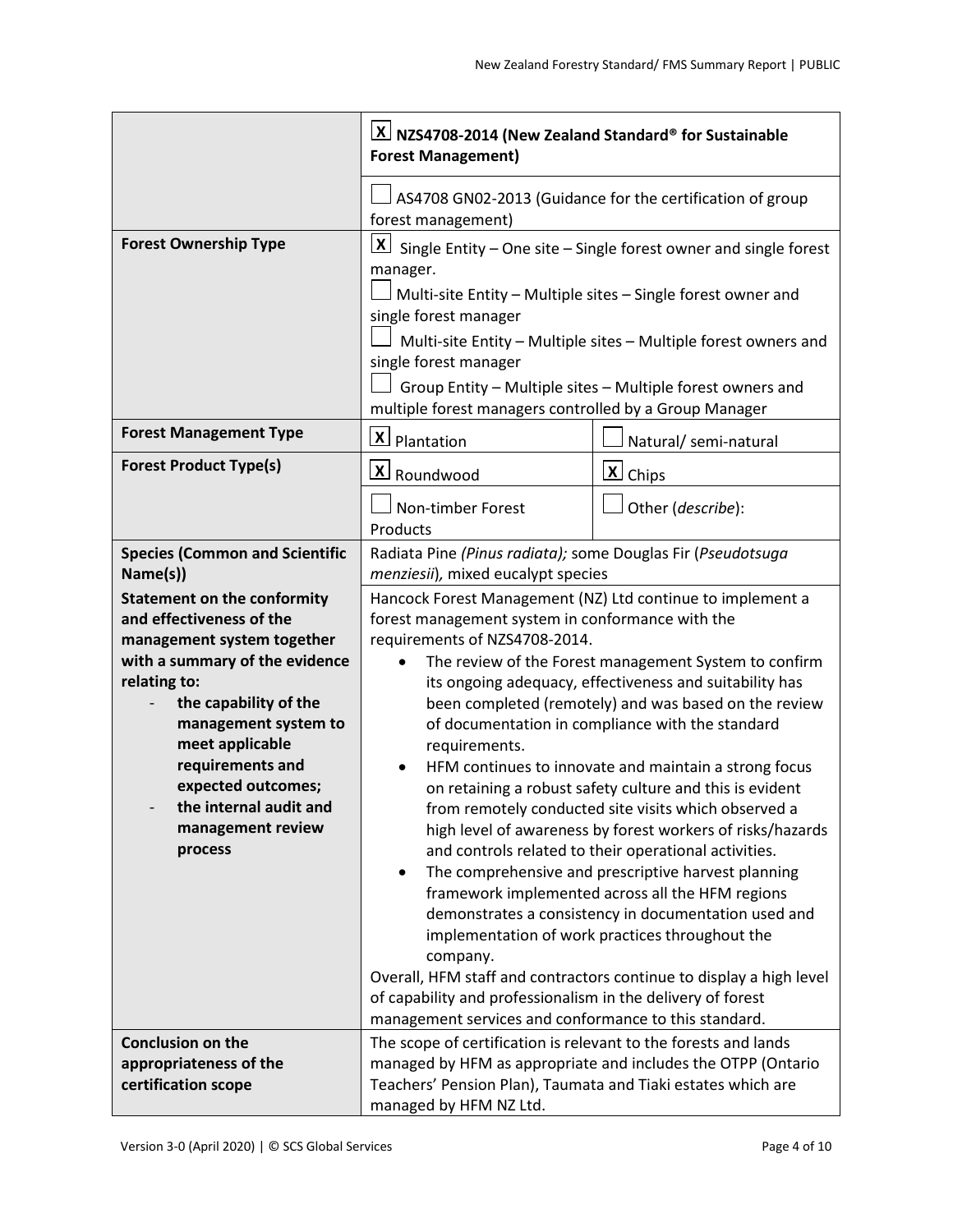|                        | OTPP became part of the forest areas managed by HFM in 2019.         |
|------------------------|----------------------------------------------------------------------|
| <b>RW Logos/labels</b> | $\boxtimes$ Logo checked and conformant (no non-conformities issued) |
|                        | $\Box$ Logo checked, and Nonconformities issued                      |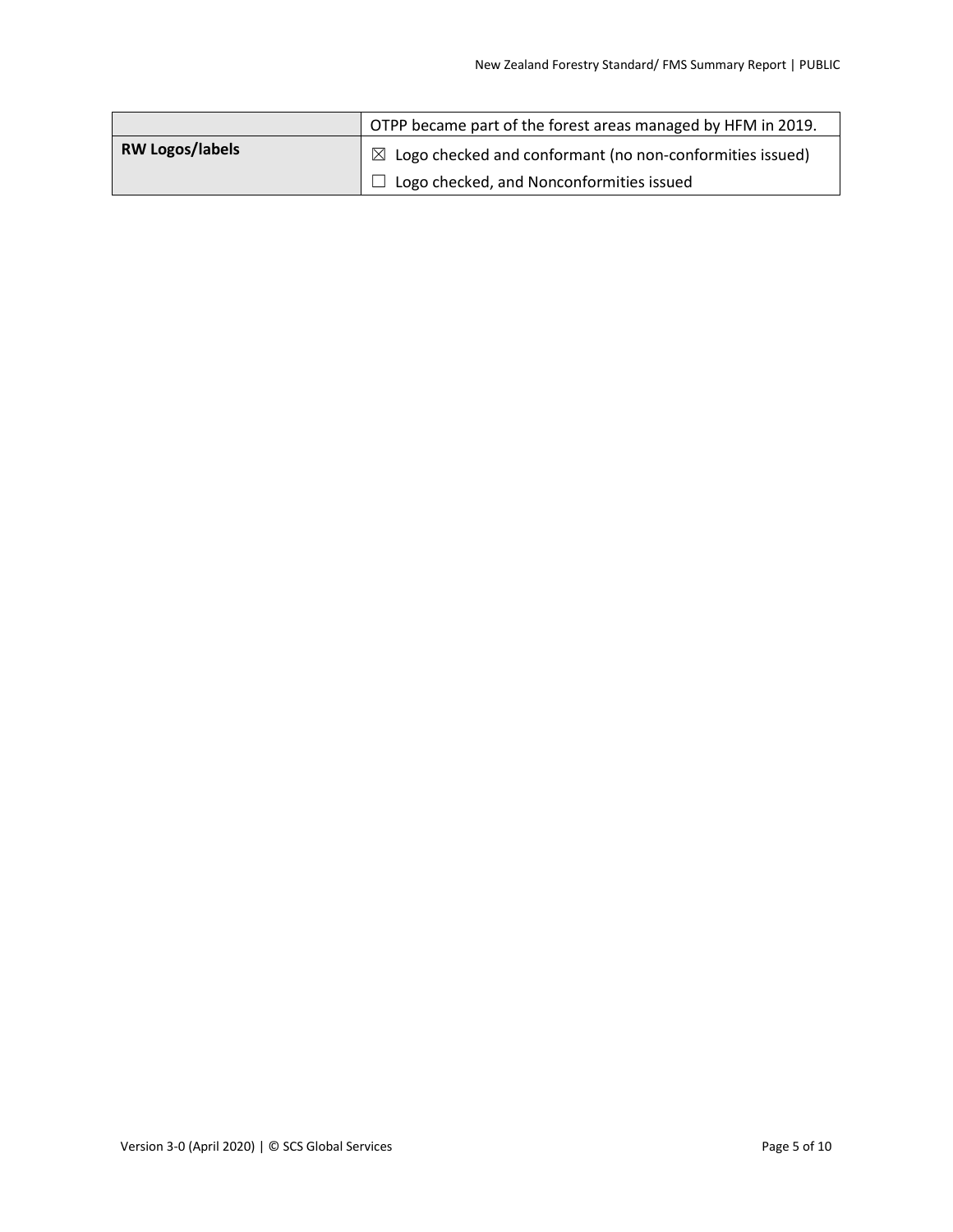## <span id="page-6-0"></span>**2. Audit Dates and Activities**

## <span id="page-6-1"></span>**2.1 Summary of Audit Itinerary and Activities**

| <b>Type of Audit:</b>             | $\vert x \vert$<br>Evaluation/<br>re-<br>evaluation                                                                                                                                                                                                                                                                                                                                                                                                                                                                                                                                                                                                                                                                                                                                                                                                                                                                                                                                                                                 | $1st$ annual<br>surveillance audit                                     | $2nd$ annual<br>surveillance audit | 3rd annual<br>surveillance audit |
|-----------------------------------|-------------------------------------------------------------------------------------------------------------------------------------------------------------------------------------------------------------------------------------------------------------------------------------------------------------------------------------------------------------------------------------------------------------------------------------------------------------------------------------------------------------------------------------------------------------------------------------------------------------------------------------------------------------------------------------------------------------------------------------------------------------------------------------------------------------------------------------------------------------------------------------------------------------------------------------------------------------------------------------------------------------------------------------|------------------------------------------------------------------------|------------------------------------|----------------------------------|
|                                   | Combined<br>audit                                                                                                                                                                                                                                                                                                                                                                                                                                                                                                                                                                                                                                                                                                                                                                                                                                                                                                                                                                                                                   | $X$ Joint audit                                                        | Integrated<br>audit                |                                  |
|                                   |                                                                                                                                                                                                                                                                                                                                                                                                                                                                                                                                                                                                                                                                                                                                                                                                                                                                                                                                                                                                                                     | Special audit (explain): N/A                                           |                                    |                                  |
| <b>Date of Audit:</b>             | 10 <sup>th</sup> to 14 <sup>th</sup> May 2021                                                                                                                                                                                                                                                                                                                                                                                                                                                                                                                                                                                                                                                                                                                                                                                                                                                                                                                                                                                       |                                                                        |                                    |                                  |
| Auditor(s):                       | Graeme Lea, Lead Auditor and Kimberly Robertson, Auditor for onsite<br>visits in the HFM NZ Eastern and Central Regions. Also input received<br>from the Auditor Tuesday Phelan                                                                                                                                                                                                                                                                                                                                                                                                                                                                                                                                                                                                                                                                                                                                                                                                                                                     |                                                                        |                                    |                                  |
| <b>Objective and Scope of the</b> |                                                                                                                                                                                                                                                                                                                                                                                                                                                                                                                                                                                                                                                                                                                                                                                                                                                                                                                                                                                                                                     | The following objectives and scope formed the parameters of the audit. |                                    |                                  |
| Audit:                            |                                                                                                                                                                                                                                                                                                                                                                                                                                                                                                                                                                                                                                                                                                                                                                                                                                                                                                                                                                                                                                     | Determination of the conformity of the organization's forest           |                                    |                                  |
|                                   | management system with audit criteria.<br>Evaluation of the ability of the forest management system to<br>٠<br>ensure the organization meets applicable statutory, regulatory<br>and contractual requirements.<br>Evaluation of the effectiveness of the forest management<br>system to ensure the organization is continually meeting its<br>specified objectives.<br>As applicable, identification of areas for potential improvement<br>of the forest management system (OFIs).                                                                                                                                                                                                                                                                                                                                                                                                                                                                                                                                                  |                                                                        |                                    |                                  |
|                                   | The Responsible Wood audit was conducted with onsite visits to active<br>operation and inactive sites across the Central and OTPP Regions,<br>carried out by the team auditor. Documentation review, staff,<br>contractor and stakeholder interviews were all carried out either in<br>person onsite, or remotely using VMR (online meeting platform) and<br>other methods as detailed in the itinerary by the Responsible wood<br>Lead Auditor and the onsite team auditor.<br>The Tokoroa Log yard visit and depots (2) and were conducted by the<br>onsite auditor. The on-site auditor also included visits to: Kinleith Fire<br>Store, Kinleith Log Yard, Cougar Park Bike Track, the Lake Road high<br>conservation site, the HFMNZ offices at Rotorua and Tokoroa, company<br>depots, HCV sites across the listed regions, harvest areas, biodiversity<br>areas and silvicultural areas.<br>Road construction, bridges, soil and waterway management were also<br>examined as part of the onsite visits by the team auditor. |                                                                        |                                    |                                  |
|                                   |                                                                                                                                                                                                                                                                                                                                                                                                                                                                                                                                                                                                                                                                                                                                                                                                                                                                                                                                                                                                                                     |                                                                        |                                    |                                  |